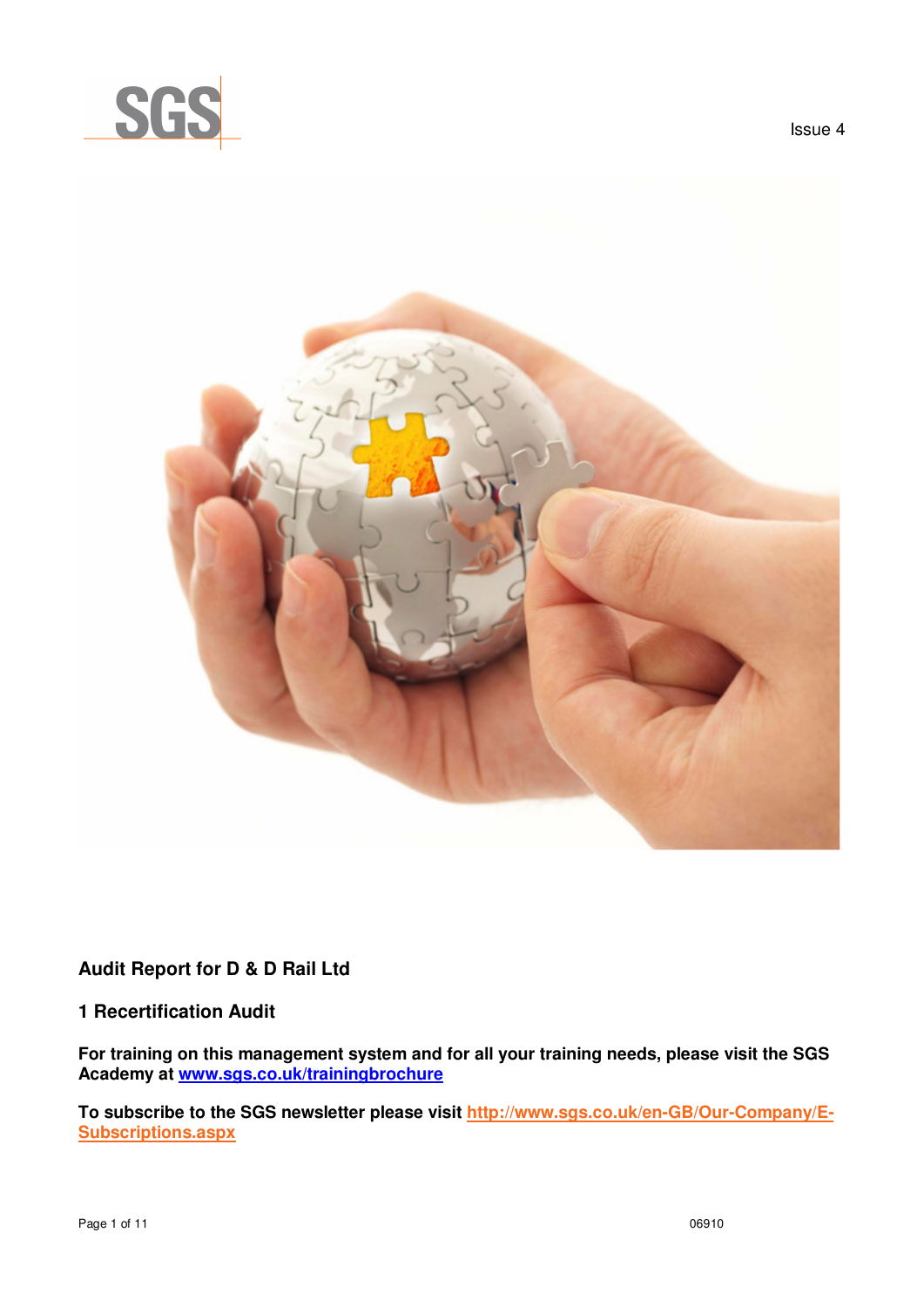

# Management System Certification Stage 1 Audit Report

| Organisation:                                                                                            | D & D Rail Ltd                                                                           |                    |  |                         |                         |            |  |  |
|----------------------------------------------------------------------------------------------------------|------------------------------------------------------------------------------------------|--------------------|--|-------------------------|-------------------------|------------|--|--|
| Address:                                                                                                 | <b>Time House</b>                                                                        |                    |  |                         |                         |            |  |  |
|                                                                                                          |                                                                                          | <b>Time Square</b> |  |                         |                         |            |  |  |
|                                                                                                          | <b>Basildon</b>                                                                          |                    |  |                         |                         |            |  |  |
|                                                                                                          | Essex                                                                                    |                    |  |                         |                         |            |  |  |
|                                                                                                          | <b>SS14 1DJ</b>                                                                          |                    |  |                         |                         |            |  |  |
| Standard(s):                                                                                             | ISO 9001:2008 - Quality<br>Accreditation Body (s):<br>Management System<br>Certification |                    |  |                         | <b>UKAS</b>             |            |  |  |
| Representative:                                                                                          | Deborah Cox                                                                              |                    |  |                         |                         |            |  |  |
| Site(s) audited:                                                                                         | <b>Time House</b>                                                                        |                    |  | Date(s) of $audit(s)$ : |                         | 22/01/2014 |  |  |
| EAC Code:                                                                                                | 28                                                                                       | <b>NACE Code:</b>  |  | 45                      | Technical<br>Area Code: | 28.1       |  |  |
| Effective No. of<br>Personnel:                                                                           | 22                                                                                       |                    |  | No. of Shifts           |                         | 1          |  |  |
| Lead auditor:                                                                                            | MikeSwanson<br>Additional team<br>member(s):                                             |                    |  |                         | n/a                     |            |  |  |
| Additional<br>Attendees and<br>Roles                                                                     | None                                                                                     |                    |  |                         |                         |            |  |  |
| This report is confidential and distribution is limited to the audit team, client representative and the |                                                                                          |                    |  |                         |                         |            |  |  |
| SGS office.                                                                                              |                                                                                          |                    |  |                         |                         |            |  |  |

#### **1. Audit objectives**

The objectives of this audit were:

- to confirm that the management system has been planned to conform with all the requirements of the audit standard;
- to confirm that the management system is designed to achieve the organisation's policy objectives;
- to evaluate the ability of the management system to ensure compliance with statutory, regulatory and contractual requirements;
- **Note: A management system certification audit is not a legal compliance audit**
- to obtain pertinent information to provide for stage 2 audit effectiveness and planning, evaluation of the client's location and site specific conditions, collection of information related to the processes and operations within the scope of the management system and identification of key performance or significant aspects and objectives.
- to evaluate the state of readiness of the management system for the stage 2 audit, including an evaluation of internal audit and management review planning and performance and a determination of the overall level of implementation of the management system;
- to confirm the planned arrangements and resources for the Stage 2 audit.
- to provide feedback to the organisation to facilitate continual improvement.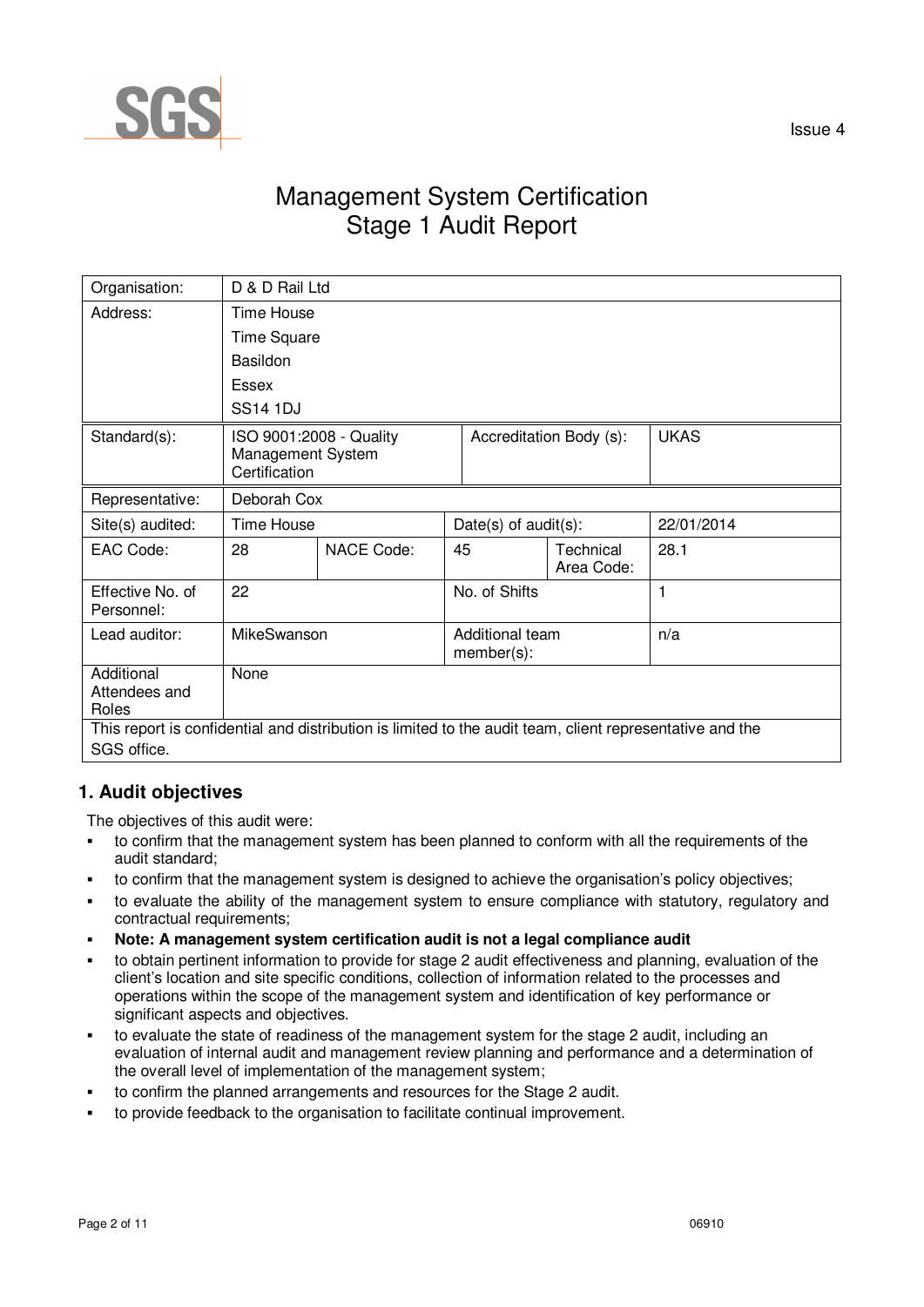

# **2. Audit scope**

ISO 9001:2008 - Quality Management System **Certification** 

Construction and maintenance: new and refurbishment projects, excluding clause 7.3 Design and Development.

| For multi-site audits an Appendix listing all the relevant sites and/or remote $\Box$ N/A<br>locations has been established (attached) and agreed with the client | l I Yes      | ∣ No        |
|-------------------------------------------------------------------------------------------------------------------------------------------------------------------|--------------|-------------|
| For integrated audits, confirm the current level of the client's IMS integration: $\boxtimes$ N/A                                                                 | $\Box$ Basic | $\Box$ High |

#### **3. Critical audit findings**

The following findings, if not appropriately addressed, could result in major nonconformities being identified at the Stage 2 audit.

No critical audit findings identified.

Issue 4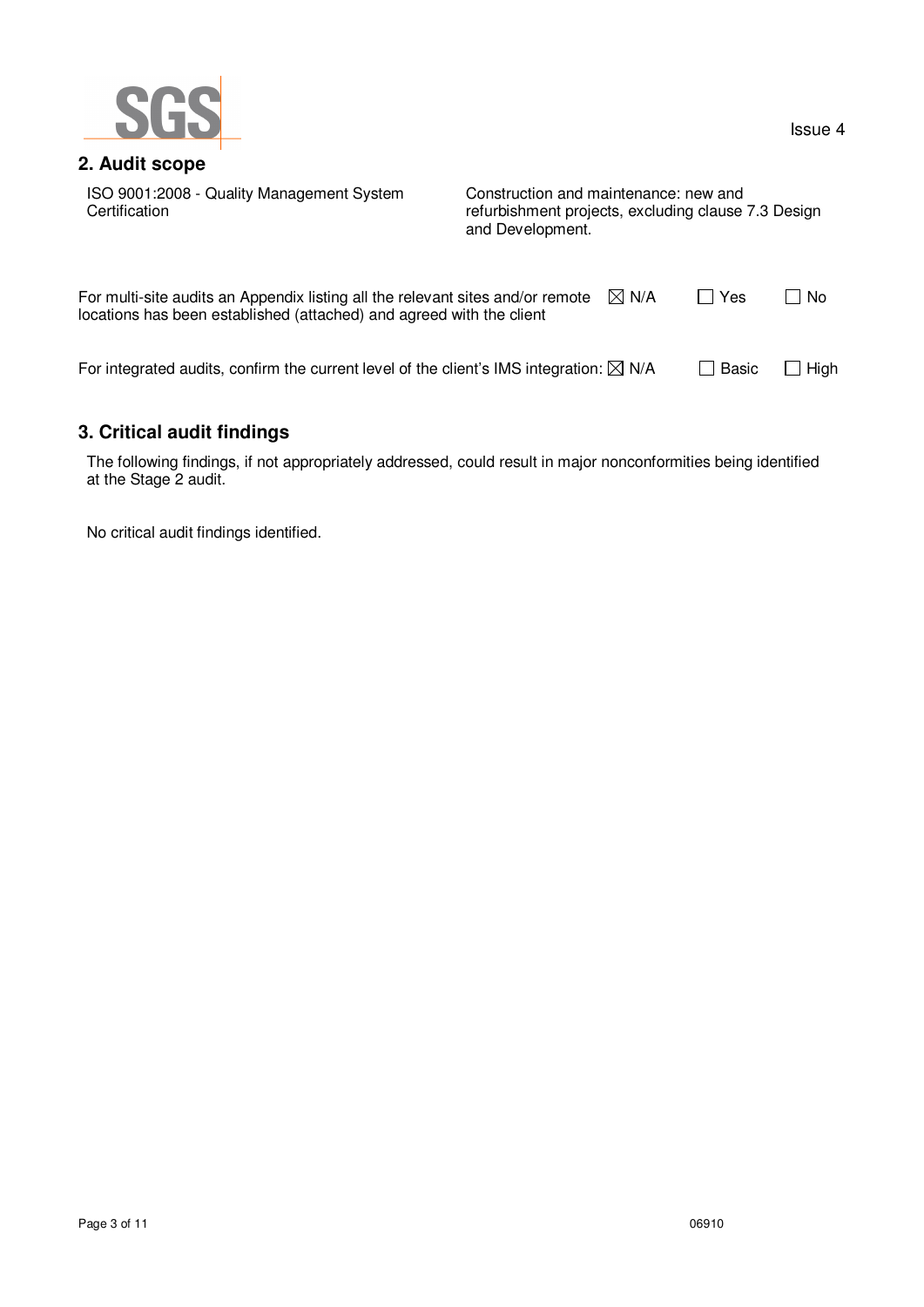

# **4. Non critical audit findings**

The following findings, if not appropriately addressed, could lead to weaknesses being identified at the Stage 2 audit.

- 1. 4.6.1 paragraph i of the manual states objectives are reviewed but does not refer to any subsequent targets or KPIs.
- 2. QP03 Control of records, specifically paragraph 4.4, needs to better define the controls around backed up data and whether a check is routinely carried out to ensure it's retrievable.

### **5. Audit Conclusions**

| The Stage 1 audit was successful in meeting the stated objectives: | $\boxtimes$ Yes $\Box$ No |
|--------------------------------------------------------------------|---------------------------|
|--------------------------------------------------------------------|---------------------------|

The stage 1 audit was limited in time and scope to the stated objectives and it is possible that additional weaknesses will be identified during future audit activities. With consideration to the findings identified in section 3 and 4 of this report, the overall conclusions of the audit are as follows:

| The management system has been planned to conform with all the requirements of the<br>audit standard                                                    | $\boxtimes$ Yes $\Box$ No |                           |                            |
|---------------------------------------------------------------------------------------------------------------------------------------------------------|---------------------------|---------------------------|----------------------------|
| The management system is designed to achieve the organisation's policy objectives $\Box$ Yes $\Box$ No                                                  |                           |                           |                            |
| Based on the information provided, the system is designed to identify and manage compliance with<br>statutory, regulatory and contractual requirements: |                           | $\boxtimes$ Yes $\Box$ No |                            |
| The internal audit and management review planning assure appropriate coverage prior to<br>Stage 2 Audit:                                                | $\boxtimes$ Yes $\Box$ No |                           |                            |
| Any scope exclusions are appropriate and justified                                                                                                      | ⊠Yes                      | l INo                     | $\overline{\mathsf{N}}$ /A |
| The Stage 2 audit should proceed as presently planned:                                                                                                  | $\boxtimes$ Yes           | $\Box$ No                 |                            |
| Comments or details of necessary changes to the Stage 2 audit plan:                                                                                     |                           |                           |                            |

**No changes required**.

# 6. Opening and Closing Meeting Attendance Record

| Name         | Position                                                  | Opening | Closing      |
|--------------|-----------------------------------------------------------|---------|--------------|
| Deborah Cox  | Commercial Manager/Standards<br>Management representative | v       | Υ            |
| David Farrow | MD                                                        | N       | $\checkmark$ |
|              |                                                           |         |              |
|              |                                                           |         |              |
|              |                                                           |         |              |
|              |                                                           |         |              |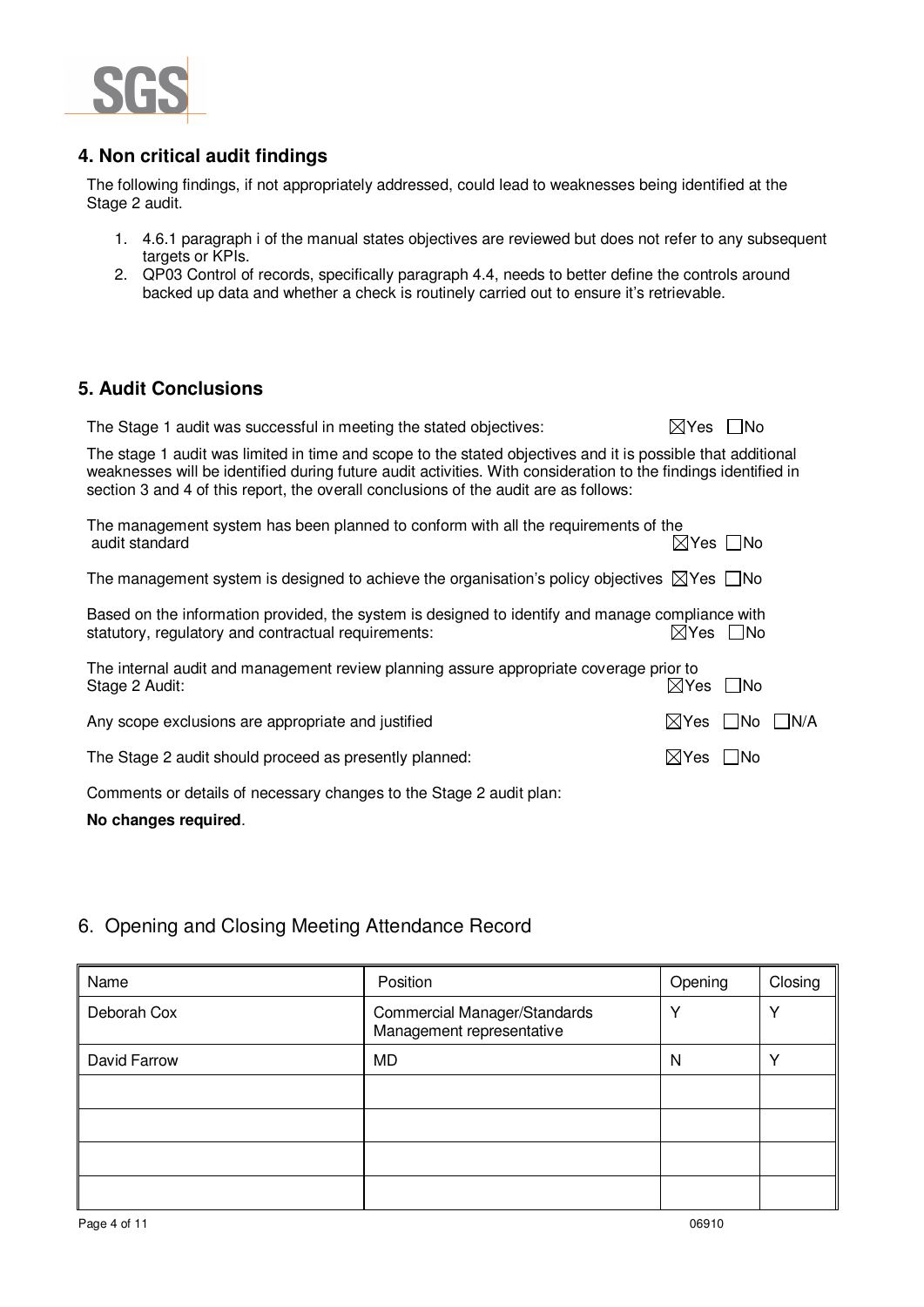| SGS |  |  |
|-----|--|--|
|     |  |  |

 $\frac{1}{1}$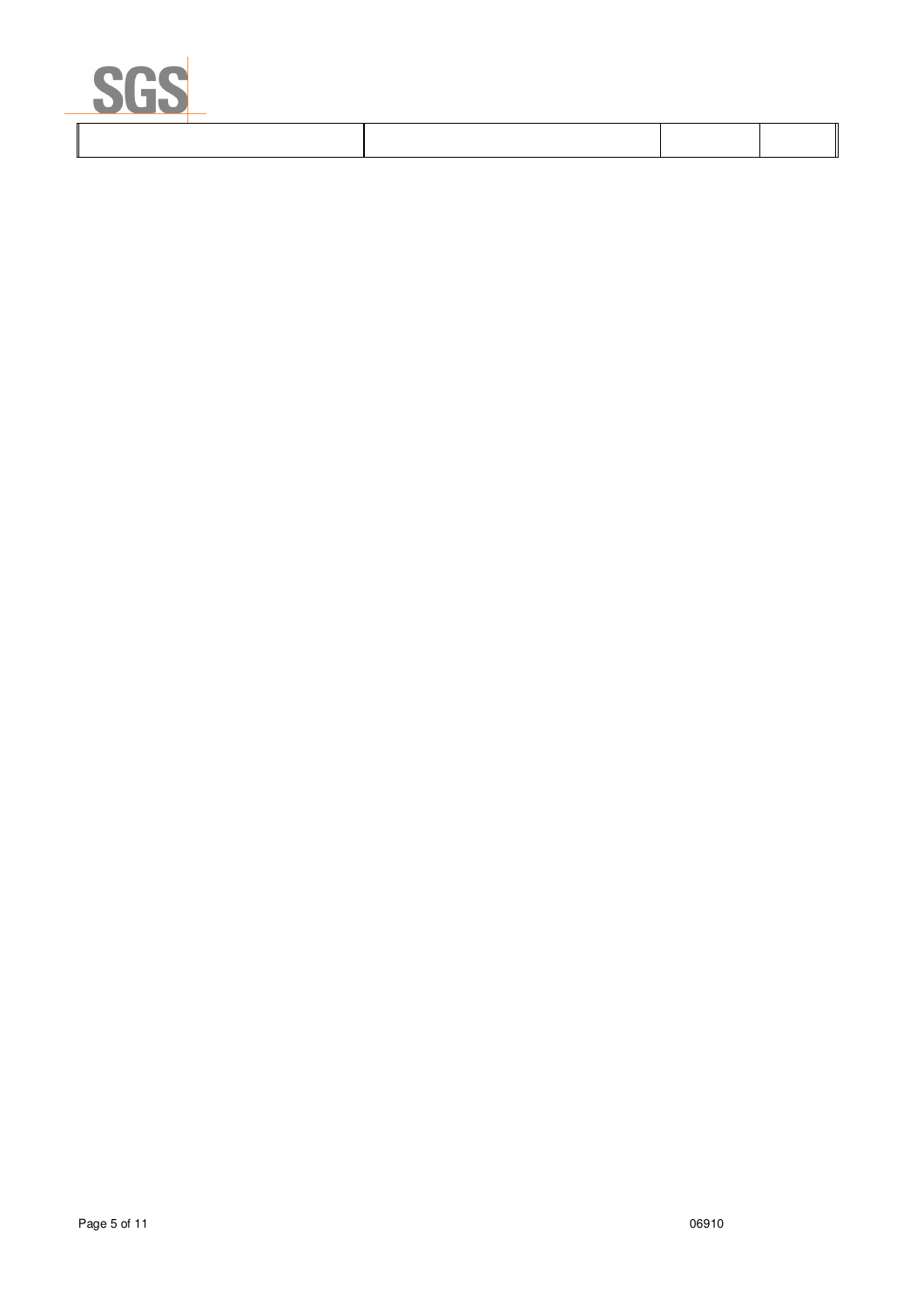

#### **Audit Plan**

| Organisation:                             | D & D Rail Ltd                                                    |                                                                                                                  |         |
|-------------------------------------------|-------------------------------------------------------------------|------------------------------------------------------------------------------------------------------------------|---------|
| <b>Address:</b>                           | Time House                                                        |                                                                                                                  |         |
|                                           | <b>Time Square</b>                                                |                                                                                                                  |         |
|                                           | Basildon                                                          |                                                                                                                  |         |
|                                           | Essex                                                             |                                                                                                                  |         |
|                                           | <b>SS14 1DJ</b>                                                   |                                                                                                                  |         |
| <b>Visit Number:</b>                      | V1R                                                               | <b>Actual Visit Date:</b>                                                                                        | 22/1/14 |
| Visit Due by Date:                        | 4/2/14                                                            | For Auditor information only                                                                                     |         |
| <b>Lead Auditor:</b>                      | Mike Swanson                                                      |                                                                                                                  |         |
| Team Member(s):                           | n/a                                                               |                                                                                                                  |         |
| <b>Additional</b><br><b>Attendees and</b> | None                                                              |                                                                                                                  |         |
| <b>Roles</b>                              |                                                                   |                                                                                                                  |         |
| Standard(s):                              | ISO 9001:2008 - Quality Management System Certification           |                                                                                                                  |         |
| <b>Audit Language:</b>                    |                                                                   |                                                                                                                  |         |
| <b>Audit Scope:</b>                       | ISO 9001:2008 - Quality Management<br><b>System Certification</b> | Construction and maintenance: new and<br>refurbishment projects, excluding clause<br>7.3 Design and Development. |         |

*Audit objectives: To confirm that the management system has been established and implemented in accordance with the requirements of the audit standard.* 

| Date    | Time  | Auditor    | Area / Department / Process / Function             | <b>Key Contact</b> |
|---------|-------|------------|----------------------------------------------------|--------------------|
| 22/1/14 | 9.00  | <b>MJS</b> | Opening meeting                                    | Deborah Cox        |
|         |       |            | Changes since V6                                   |                    |
|         |       |            | Documentation review                               |                    |
|         | 11.00 |            | Stage 1 report                                     |                    |
|         | 11.15 |            | Management review of objectives/targets and data   |                    |
|         |       |            | analysis.                                          |                    |
|         |       |            | Internal audits and corrective action              |                    |
|         |       |            | Risk assessment and preventive action              |                    |
|         |       |            | Complaints/ feedback management                    |                    |
|         | 1.00  |            | Sample of project - tender to completion           |                    |
|         | 2.00  |            | Human resources - training, agency and staff       |                    |
|         | 3.00  |            | Warehouse controls and calibration                 |                    |
|         |       |            | Vehicle controls                                   |                    |
|         | 3.30  |            | Site feedback and corrective action list close out |                    |
|         |       |            | Office environment, DSE, confidential waste        |                    |
|         | 4.00  |            | Auditors review                                    |                    |
|         | 4.30  |            | Closing meeting                                    |                    |

• Times are approximate and will be confirmed at the opening meeting prior to commencement of the audit.

• SGS auditors reserve the right to change or add to the elements listed before or during the audit depending on the results of on-site investigation.

• A private place for preparation, review and conferencing is requested for the auditor's use.

Please provide a light working lunch on-site each audit day.

• Your contract with SGS is an integral part of this audit plan and details confidentiality arrangements, audit scope, information on follow up activities and any special reporting requirements.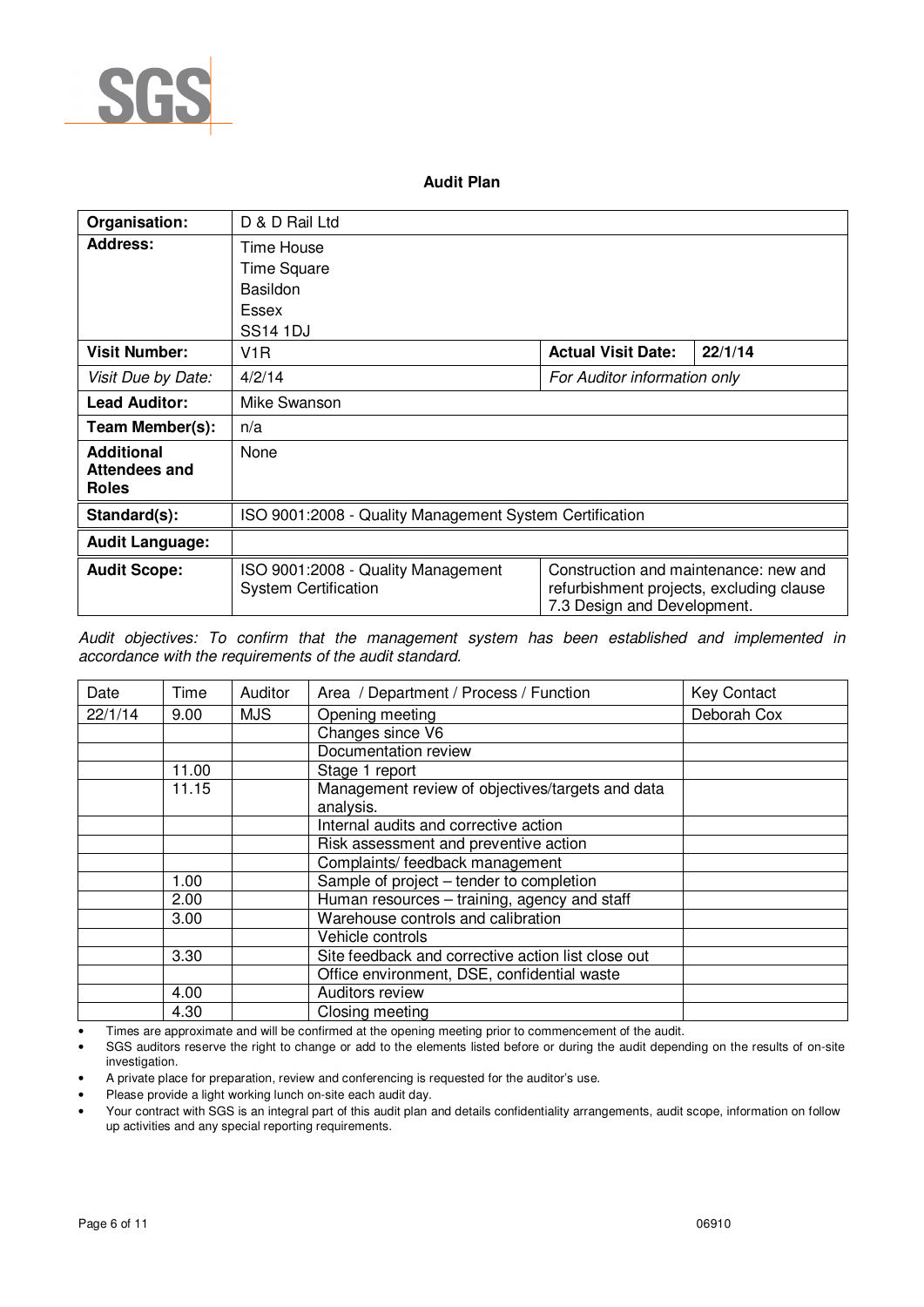

#### **Audit Planning Matrix**

|                                                  |                                   | <b>Visits:</b>                                             | V <sub>1</sub> R        | V <sub>2</sub> | V <sub>3</sub> | V <sub>4</sub>           | V <sub>5</sub> | V <sub>6</sub> | V <sub>1</sub> R |
|--------------------------------------------------|-----------------------------------|------------------------------------------------------------|-------------------------|----------------|----------------|--------------------------|----------------|----------------|------------------|
|                                                  |                                   | <b>Dates: 22/1/</b>                                        | 14                      | 4/8/1<br>4     | $-2/15$        | $-18/15$                 | $-2/16$        | $-/8/16$       | $-1/17$          |
| Area / Department /<br><b>Process / Function</b> | <b>ASPECTS, RISKS, OBJECTIVES</b> | Auditor(s):<br><b>Clauses</b>                              | <b>MJS</b>              | <b>MJS</b>     | <b>MJS</b>     | <b>MJS</b>               | <b>MJS</b>     | <b>MJS</b>     | <b>MJS</b>       |
| <b>QMS</b>                                       | Strategy plan                     | $4.1 - 4.2$                                                | X                       | $\circ$        | O              | $\circ$                  | $\circ$        | $\circ$        | $\circ$          |
| Management<br>Responsibility                     |                                   | 5.1-5.6 8.4 8.5                                            | X                       | $\circ$        | $\circ$        | $\circ$                  | $\circ$        | $\circ$        | $\circ$          |
| Resource Management                              | Objectives for staff              | 6.1 6.2.1 6.2.2 6.3                                        | $\overline{\mathsf{x}}$ | $\circ$        | $\circ$        | $\circ$                  | $\circ$        | $\circ$        | $\circ$          |
| <b>Contract Review</b>                           |                                   | $7.2$ $7.4$                                                | monum<br>X              | O              | $\circ$        | $\circ$                  | $\circ$        | $\Omega$       | $\Omega$         |
| Purchasing<br>Subcontractor Monitoring           | Objectives for sub-contractors    | 7.4                                                        |                         | $\circ$        | $\circ$        | $\circ$                  | $\circ$        | $\circ$        | $\circ$          |
| Stores &<br>Purchasing                           |                                   | 6.3 6.4 7.4 7.5 8.3 8.5.2                                  | X                       | $\circ$        | $\Omega$       | $\Omega$                 | $\Omega$       | $\Omega$       | $\circ$          |
| Service Delivery                                 | <b>KPIs</b>                       | 5.4 6.2.2 6.3 6.4 7.1 7.5 7.6<br>8.2.1 8.3 8.2.3 8.2.4 8.5 | X                       | $\circ$        | $\circ$        | $\circ$<br>umu u         | $\circ$        | $\circ$        | $\circ$          |
| Measurement/Monitoring                           | <b>KPIs</b>                       | 5.4 8.1 8.2.1 8.2.2 8.2.3 8.2.4<br>8.4 8.5                 | $\overline{\mathsf{x}}$ | $\circ$        | $\circ$        | $\circ$                  | $\circ$        | $\circ$        | $\circ$          |
| <b>Work Environment</b>                          |                                   |                                                            | X                       | $\circ$        | $\circ$        | $\circ$                  | $\circ$        | $\circ$        | $\circ$          |
| Business continuity                              |                                   |                                                            |                         | O              | O              | <b>DOMENT</b><br>$\circ$ | $\circ$        | <br>$\circ$    | O                |
| Disaster recovery                                |                                   |                                                            | X                       | O              | O              | $\circ$                  | $\circ$        | $\circ$        | $\circ$          |
| <b>General Notes:</b>                            |                                   |                                                            |                         |                |                |                          |                |                |                  |

 In column 1, list the departments, processes, activities or other functional units, as defined by the organisation. These should the same departments and/or processes identified on the audit plan. In column 2, list the primary or critical aspects, objectives and/or KPI's applicable to the department, process or activity.

In column 3, list all the elements of the applicable standard that relate to each activity or process defined in column 1 (when complete, each element of the standard must be listed in column 2 at least once. For planned visits, indicate with an "O" in the box for each process covered.

For each completed visit, mark "X" in the box for each department or process covered. If nonconformities are identified, note the number of minors and/or majors identified in each department or process. For integrated contracts please record level of the integration of the client's IMS in the 'General notes' section.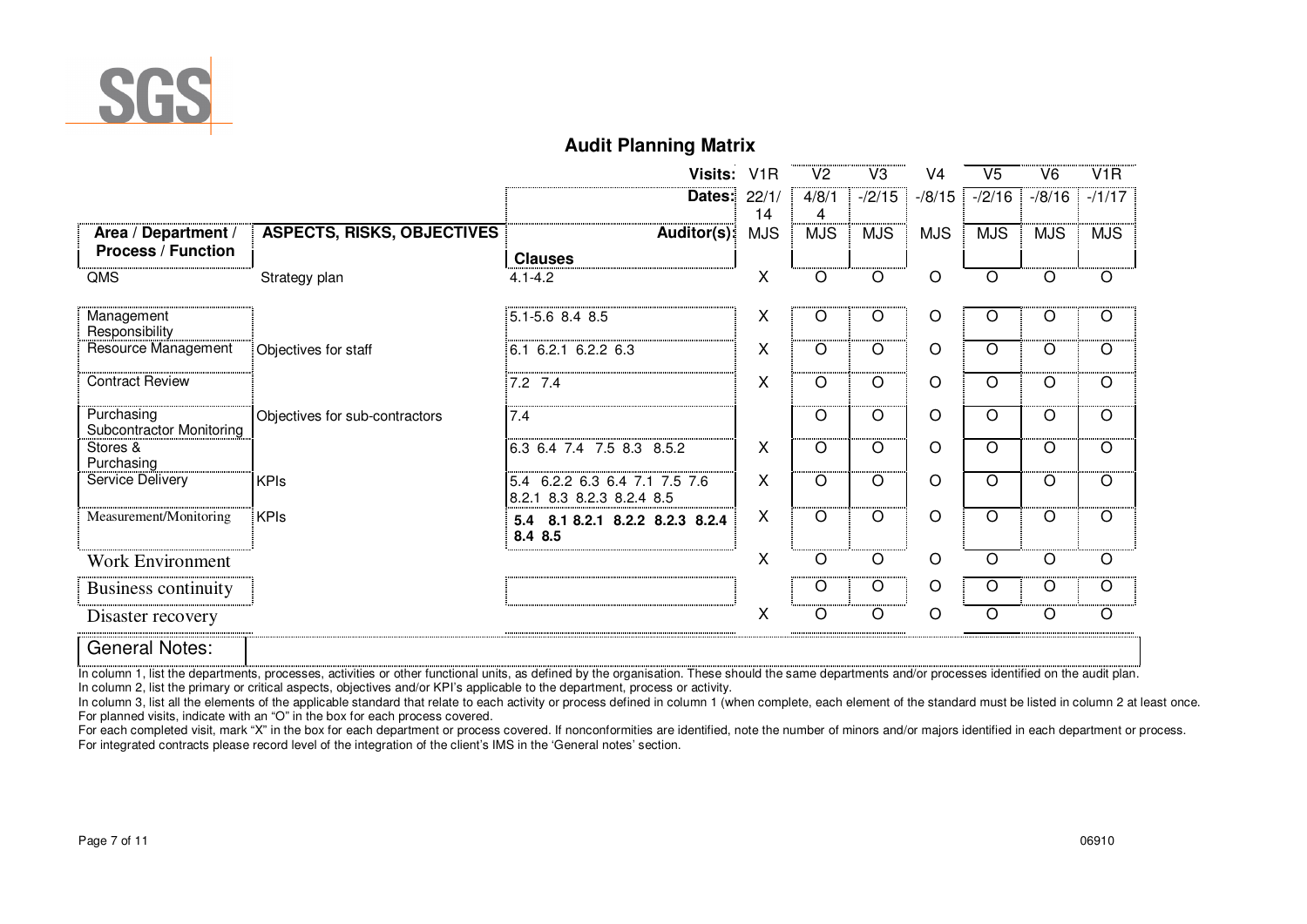

### **Contract Data Information Return Form**

| <b>Auditor Name:</b>                      | <b>Mike Swanson</b>                                                                                                                                   | <b>Date</b> | 22/01/2014 17:00:00 |           |  |
|-------------------------------------------|-------------------------------------------------------------------------------------------------------------------------------------------------------|-------------|---------------------|-----------|--|
| <b>Additional Team</b><br><b>Members:</b> | n/a                                                                                                                                                   |             |                     |           |  |
| of this report.                           | I confirm that the audit team have completed the relevant Technical Area<br>Qualification Form(s) for the Technical Area Code(s) listed on the page 2 |             | Yes $\boxtimes$     | No $\Box$ |  |

*Certificate Details:* 

*Please note the details given below will appear on the certificate issued to the client. I have confirmed the below with client and any changes have been made to this data.* 

*NB. This section will be blank if this is for an Initial visit.* 

| <b>Certificate</b><br><b>Number</b> | <b>Standard</b>       | <b>Accreditation Body</b> | Full Site Address                                         |
|-------------------------------------|-----------------------|---------------------------|-----------------------------------------------------------|
| GB97/8743.00                        | <b>IISO 9001:2008</b> | <b>UKAS</b>               | Time House, Time Square, Basildon, Essex, SS14<br>1DJ. GB |

|                                                                                                                                                             | Yes | No          |
|-------------------------------------------------------------------------------------------------------------------------------------------------------------|-----|-------------|
| Has the level of integration changed since the last audit? n/a                                                                                              |     |             |
| I confirm that I have verified the EAC/NACE/TAQF shown on page 2 of this report to be<br>correct and accurately reflect the clients scope of certification. |     |             |
| It was necessary for me to change the EAC/NACE/TAQF on page 2 of this report                                                                                |     | $\boxtimes$ |
| $\parallel$ It was necessary for me to change the number of employees on page 2 of this report                                                              |     | M           |

*Administration Details:* 

• *Please complete* 

| Client email address confirmed as | ox@ddrail.com<br>$-$ ---hoov(a)daro $\cdots$<br>−∪∪idil∪J |
|-----------------------------------|-----------------------------------------------------------|
|                                   |                                                           |

| <b>Provisional date for next visit</b>      | 4/8/14                  |                |
|---------------------------------------------|-------------------------|----------------|
| (To be filled in by SGS Employees only)     |                         |                |
| FUA Required? (If yes, give units and date) | Yes $\sqcap$<br>□ Date: | No $\boxtimes$ |
| <b>Additional comments</b>                  |                         |                |

| No of Duplicate | No of Van Stickers | No of Van Stickers |  |
|-----------------|--------------------|--------------------|--|
| Certificates    | (Colour on White)  | (Colour on Clear)  |  |

*Client Details:* 

• *Only record contact details changes below, otherwise leave blank*

| Telephone No        |                           |
|---------------------|---------------------------|
| <b>Fax No</b>       |                           |
| <b>Contact Name</b> | <b>Deborah Cox</b>        |
| <b>Position</b>     | <b>Commercial Manager</b> |
| Website             |                           |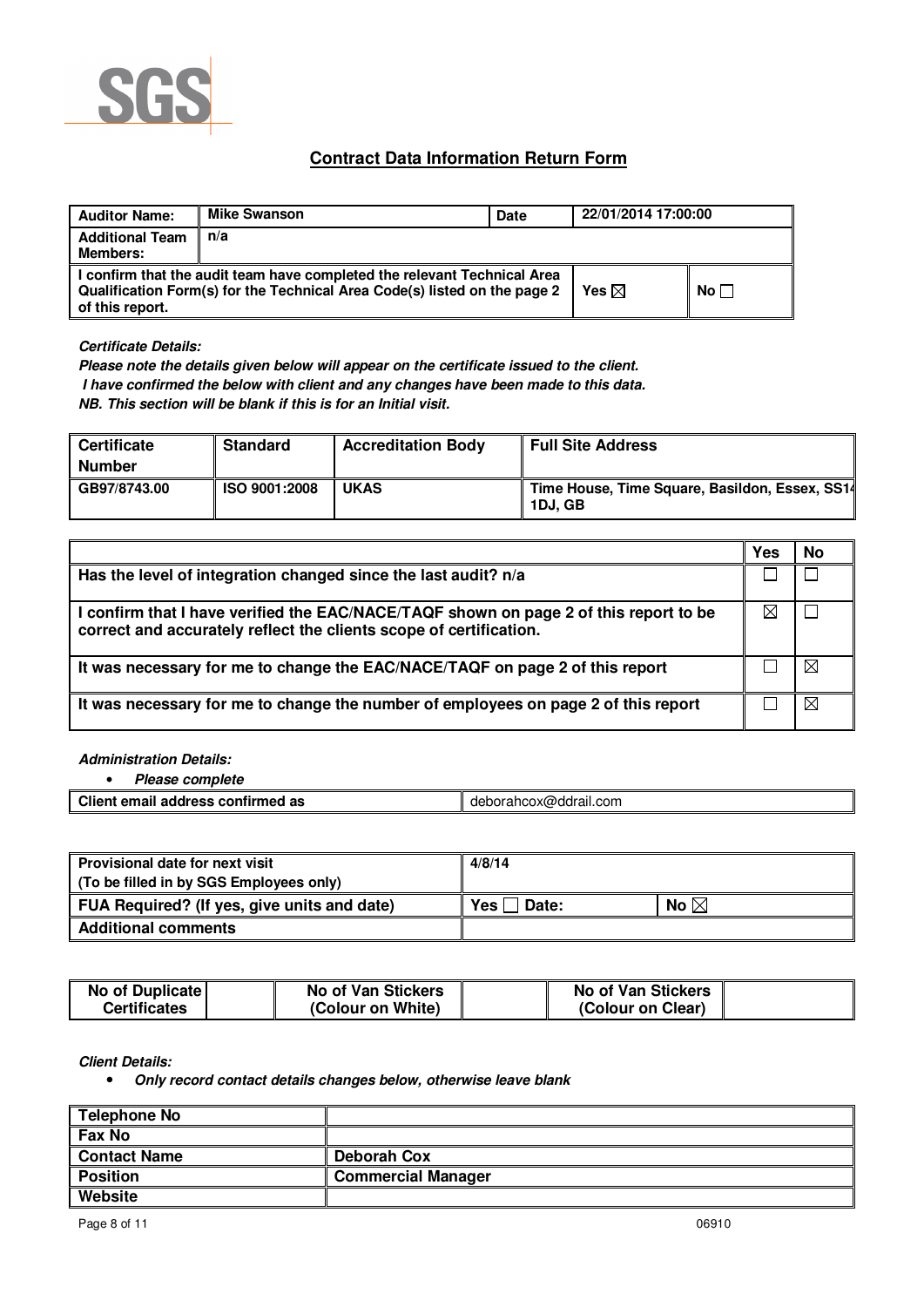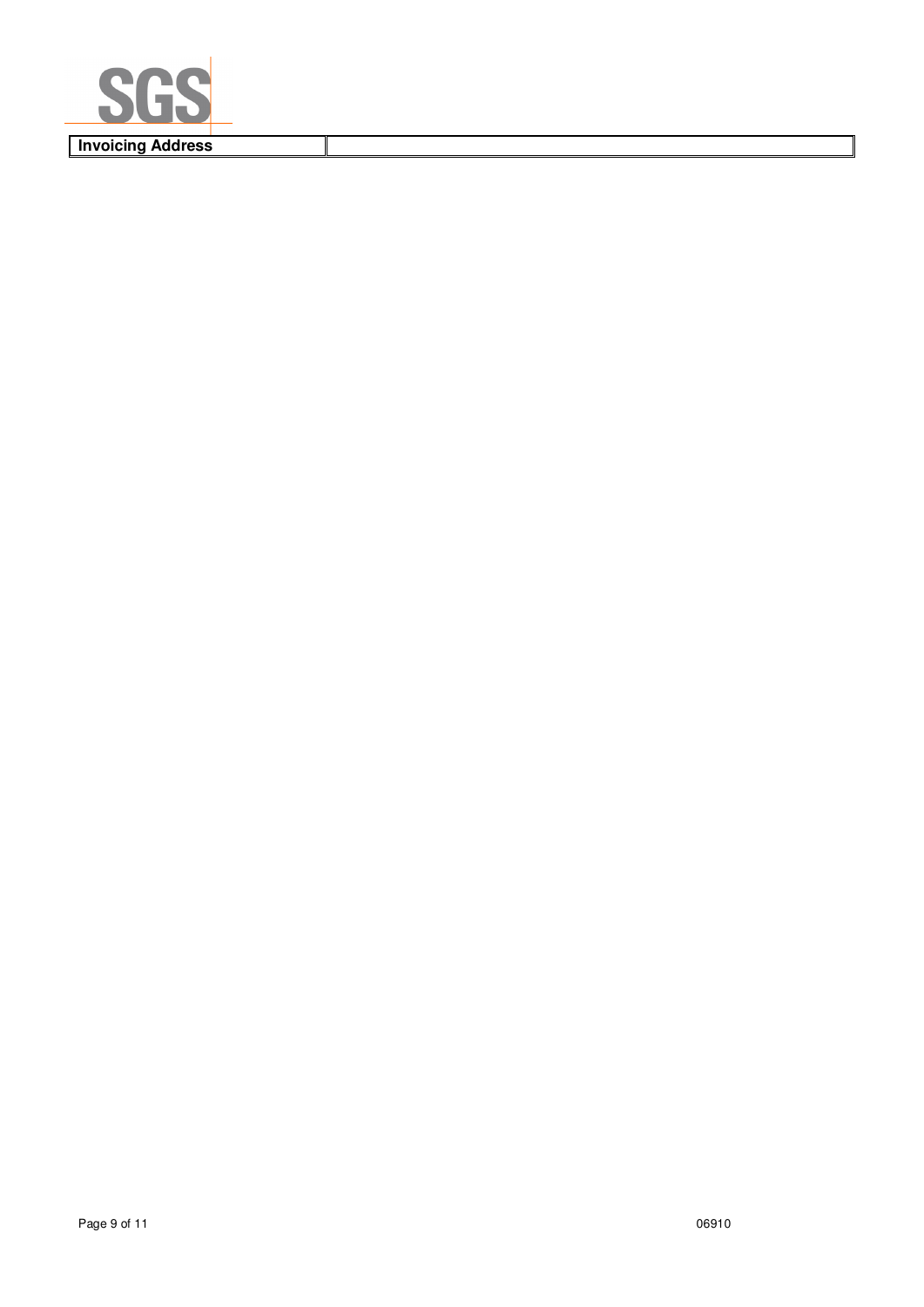

### *I confirm the invoicing address has been confirmed with the client*

| Miles at current rate:     |                    |   |
|----------------------------|--------------------|---|
| Air                        |                    | £ |
| Rail                       |                    | £ |
| Taxi                       |                    | ç |
| Hotel & Subsistence        |                    |   |
| Parking                    |                    | £ |
| Car                        |                    | £ |
| Toll                       |                    |   |
| <b>Incidental Expenses</b> |                    | £ |
| <b>EXPENSES TOTAL</b>      | SEE STAGE 2 REPORT | £ |

| Purchase order number (If applicable)                               |  |
|---------------------------------------------------------------------|--|
| Days to invoice client (Minimum of 2 hours for Major CAR close out) |  |

For completion by Contractors:

| Number of days for payment                                              |  |
|-------------------------------------------------------------------------|--|
| - Your SGS Purchase Order Number for this visit<br>$ONLY -$<br>LTD Co C |  |